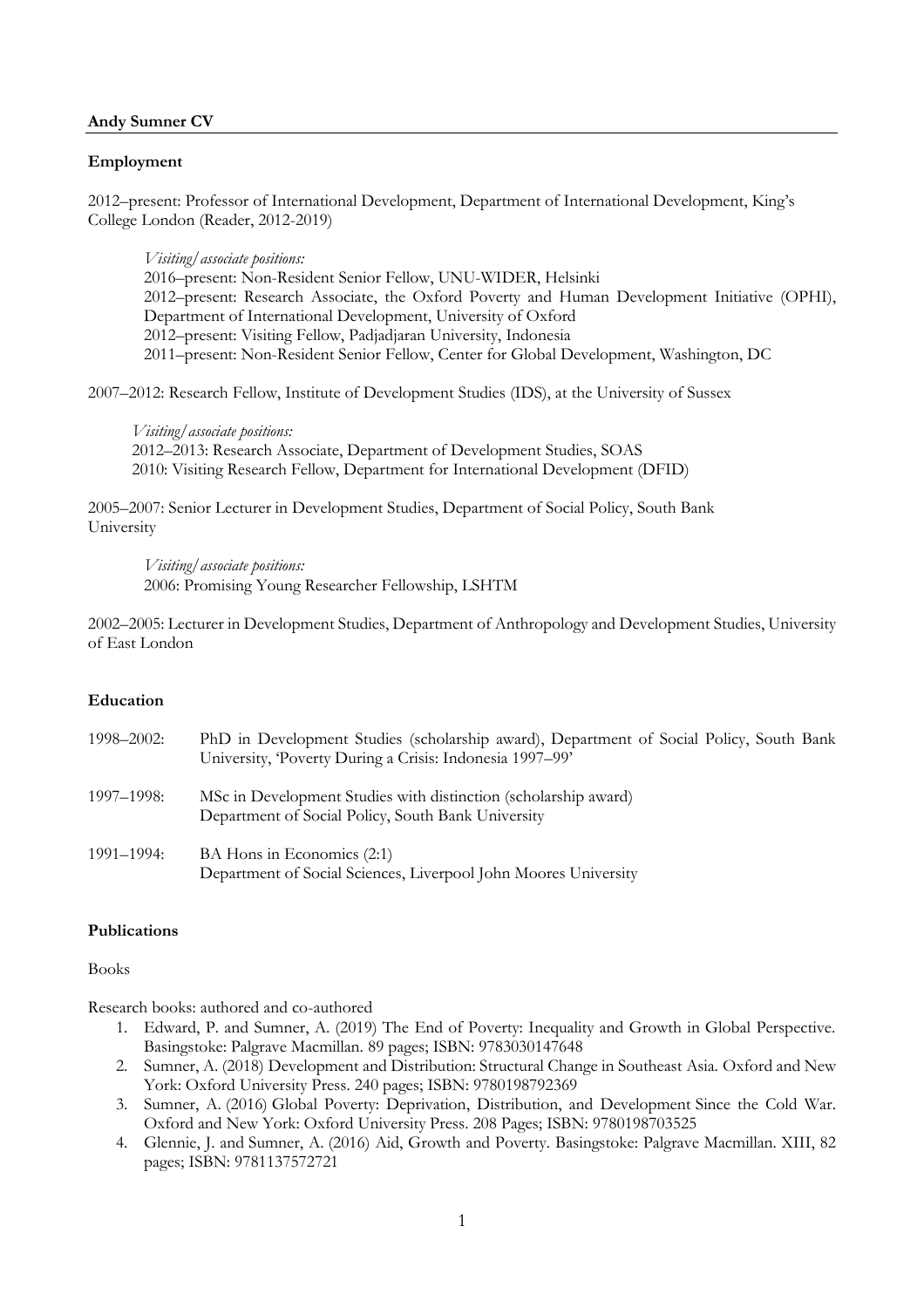- 5. Sumner, A. and Mallet, R. (2012) [The Future of Foreign Aid: Development Cooperation and the New](https://emea01.safelinks.protection.outlook.com/?url=http%3A%2F%2Fwww.palgrave.com%2Fus%2Fbook%2F9781137298874&data=01%7C01%7Candrew.sumner%40kcl.ac.uk%7Cc671dcb0e96e4a57d51a08d664449926%7C8370cf1416f34c16b83c724071654356%7C0&sdata=91%2BBBvwJTReZmW8CgeUXnIpvNaRzzsxvFrhMU6x%2BrN0%3D&reserved=0)  [Geography of Global Poverty.](https://emea01.safelinks.protection.outlook.com/?url=http%3A%2F%2Fwww.palgrave.com%2Fus%2Fbook%2F9781137298874&data=01%7C01%7Candrew.sumner%40kcl.ac.uk%7Cc671dcb0e96e4a57d51a08d664449926%7C8370cf1416f34c16b83c724071654356%7C0&sdata=91%2BBBvwJTReZmW8CgeUXnIpvNaRzzsxvFrhMU6x%2BrN0%3D&reserved=0) Basingstoke: Palgrave Macmillan. XII, 101 pages; ISBN: 9781137298881
- 6. Jones, N. and Sumner, A. (2011) [Child Poverty, Evidence and Policy.](https://emea01.safelinks.protection.outlook.com/?url=http%3A%2F%2Fpolicypress.co.uk%2Fchild-poverty-evidence-and-policy&data=01%7C01%7Candrew.sumner%40kcl.ac.uk%7Cc671dcb0e96e4a57d51a08d664449926%7C8370cf1416f34c16b83c724071654356%7C0&sdata=LHzPn482IqF1HOJjFNYePWOT%2Bv2eEzgx%2BaiOoPaNWN0%3D&reserved=0) Bristol: Policy Press. 264 pages; ISBN: 9781847424457
- 7. Sumner, A. and Tiwari, M. (2009) [After 2015: International Development Policy at a](https://emea01.safelinks.protection.outlook.com/?url=http%3A%2F%2Fwww.palgrave.com%2Fus%2Fbook%2F9781403987723&data=01%7C01%7Candrew.sumner%40kcl.ac.uk%7Cc671dcb0e96e4a57d51a08d664449926%7C8370cf1416f34c16b83c724071654356%7C0&sdata=eXuvsFy1vUATBMXgpaDBcs%2BxGDiE8zKFLZ91fdfDfb8%3D&reserved=0)  [Crossroads.](https://emea01.safelinks.protection.outlook.com/?url=http%3A%2F%2Fwww.palgrave.com%2Fus%2Fbook%2F9781403987723&data=01%7C01%7Candrew.sumner%40kcl.ac.uk%7Cc671dcb0e96e4a57d51a08d664449926%7C8370cf1416f34c16b83c724071654356%7C0&sdata=eXuvsFy1vUATBMXgpaDBcs%2BxGDiE8zKFLZ91fdfDfb8%3D&reserved=0) Basingstoke: Palgrave Macmillan. 215 pages; ISBN: 9780230234680

Research books: edited volumes

- 8. Langford, M., Sumner, A. and Yamin, A. (eds) (2013) [The Millennium Development Goals and Human](https://emea01.safelinks.protection.outlook.com/?url=http%3A%2F%2Fwww.cambridge.org%2Fgb%2Facademic%2Fsubjects%2Flaw%2Fhuman-rights%2Fmillennium-development-goals-and-human-rights-past-present-and-future&data=01%7C01%7Candrew.sumner%40kcl.ac.uk%7Cc671dcb0e96e4a57d51a08d664449926%7C8370cf1416f34c16b83c724071654356%7C0&sdata=ohd2FMPU%2F5R0VuvyKuotZFubBNpoNrvwa3AQXl%2FkeQc%3D&reserved=0)  [Rights.](https://emea01.safelinks.protection.outlook.com/?url=http%3A%2F%2Fwww.cambridge.org%2Fgb%2Facademic%2Fsubjects%2Flaw%2Fhuman-rights%2Fmillennium-development-goals-and-human-rights-past-present-and-future&data=01%7C01%7Candrew.sumner%40kcl.ac.uk%7Cc671dcb0e96e4a57d51a08d664449926%7C8370cf1416f34c16b83c724071654356%7C0&sdata=ohd2FMPU%2F5R0VuvyKuotZFubBNpoNrvwa3AQXl%2FkeQc%3D&reserved=0) New York: Cambridge University Press. 576 pages; ISBN: 9781107515246
- 9. Rugraff, E., Sánchez, D. and Sumner, A. (eds) (2008) [Transnational Corporations and Development](https://emea01.safelinks.protection.outlook.com/?url=https%3A%2F%2Fbooks.google.co.uk%2Fbooks%2Fabout%2FTransnational_Corporations_and_Developme.html%3Fid%3D6o1_DAAAQBAJ%26source%3Dkp_cover%26redir_esc%3Dy&data=01%7C01%7Candrew.sumner%40kcl.ac.uk%7Cc671dcb0e96e4a57d51a08d664449926%7C8370cf1416f34c16b83c724071654356%7C0&sdata=3mNjaOHN7%2FkhLs7j3E%2Fwrul00Fg3suC0yM9m%2BF%2F%2BMV0%3D&reserved=0)  [Policy: Critical Perspectives.](https://emea01.safelinks.protection.outlook.com/?url=https%3A%2F%2Fbooks.google.co.uk%2Fbooks%2Fabout%2FTransnational_Corporations_and_Developme.html%3Fid%3D6o1_DAAAQBAJ%26source%3Dkp_cover%26redir_esc%3Dy&data=01%7C01%7Candrew.sumner%40kcl.ac.uk%7Cc671dcb0e96e4a57d51a08d664449926%7C8370cf1416f34c16b83c724071654356%7C0&sdata=3mNjaOHN7%2FkhLs7j3E%2Fwrul00Fg3suC0yM9m%2BF%2F%2BMV0%3D&reserved=0) Basingstoke: Palgrave Macmillan. 321 pages; ISBN: 9780230228412

Teaching textbooks

- 10. Tribe, M., Nixson, F. and Sumner, A. (2010) [Economics and Development Studies.](https://emea01.safelinks.protection.outlook.com/?url=https%3A%2F%2Fwww.routledge.com%2FEconomics-and-Development-Studies%2FTribe-Nixson-Sumner%2Fp%2Fbook%2F9780415450386&data=01%7C01%7Candrew.sumner%40kcl.ac.uk%7Cc671dcb0e96e4a57d51a08d664449926%7C8370cf1416f34c16b83c724071654356%7C0&sdata=D9eDf6y69XBmCf5VV%2BnMlfBS4leS36Cw6FwnpFBS8JQ%3D&reserved=0) London: Routledge. 312 pages; ISBN: 9780415450386
- 11. Sumner, A. and Tribe, M. (2008) [International Development Studies: Theories and Methods in Research](https://emea01.safelinks.protection.outlook.com/?url=https%3A%2F%2Fuk.sagepub.com%2Fen-gb%2Feur%2Finternational-development-studies%2Fbook229881&data=01%7C01%7Candrew.sumner%40kcl.ac.uk%7Cc671dcb0e96e4a57d51a08d664449926%7C8370cf1416f34c16b83c724071654356%7C0&sdata=fNDTMMPryb7uL2DLVpzRa7Ls%2Fh2A7PWa%2B4ibaGXhuLI%3D&reserved=0)  [and Practice.](https://emea01.safelinks.protection.outlook.com/?url=https%3A%2F%2Fuk.sagepub.com%2Fen-gb%2Feur%2Finternational-development-studies%2Fbook229881&data=01%7C01%7Candrew.sumner%40kcl.ac.uk%7Cc671dcb0e96e4a57d51a08d664449926%7C8370cf1416f34c16b83c724071654356%7C0&sdata=fNDTMMPryb7uL2DLVpzRa7Ls%2Fh2A7PWa%2B4ibaGXhuLI%3D&reserved=0) London: Sage. 192 pages; ISBN: 9781412929455

## Book chapters

- 1. Edward, P. and Sumner, A. (2018) Global inequality and global poverty since the Cold War. In: van Bergeijk, P. and van der Hoeven, R. (eds) [Sustainable Development Goals and Income Inequality.](https://www.e-elgar.com/shop/sustainable-development-goals-and-income-inequality) London: Edward Elgar, pp. 74-98. ISBN: 9781788110273
- 2. Alonso, J., Glennie, J. and Sumner A. (2016) Recipients and contributors: The dual role of middle-income countries. In: Grugel, J. and Hammett, D. (eds) [Palgrave Handbook of International Development.](https://www.palgrave.com/gb/book/9781137427236) Basingstoke: Palgrave Macmillan, pp. 315-332. ISBN: 9781137427243
- 3. Glassman, A., Duran, D. and Sumner, A. (2014) Global health and the new bottom billion: What do shifts in global poverty and disease burden mean for GAVI and the global fund? In: Brennan, K. (ed.) [Making](https://www.routledge.com/Making-Global-Institutions-Work-1st-Edition/Brennan/p/book/9780415631334)  [Global Institutions Work.](https://www.routledge.com/Making-Global-Institutions-Work-1st-Edition/Brennan/p/book/9780415631334) London: Routledge, pp. 108-128. ISBN: 9781138289475
- 4. Sumner, A. and Tiwari, M. (2013) What issues will (re)define the post-2015 debate? In: Langford, M., Sumner, A. and Yamin, A. (eds) [The Millennium Development Goals and Human Rights.](https://www.cambridge.org/core/books/millennium-development-goals-and-human-rights/B36AF0F05F1E5EBF459084645B43A841) New York: Cambridge University Press, pp. 363-38. ISBN: 9781139410892
- 5. Langford, M., Sumner, A. and Yamin, A. (2013) Introduction: Situating the debate. In: Langford, M., Sumner, A. and Yamin, A. (eds) [The Millennium Development Goals and Human Rights.](https://www.cambridge.org/core/books/millennium-development-goals-and-human-rights/B36AF0F05F1E5EBF459084645B43A841) New York: Cambridge University Press, pp. 1-42. ISBN: 9781139410892
- 6. Langford, M., Sumner, A. and Yamin, A. (2013) Back to the future: Reconciling paradigms or development as usual? In: Langford, M., Sumner, A. and Yamin, A. (eds) [The Millennium Development Goals and](https://www.cambridge.org/core/books/millennium-development-goals-and-human-rights/B36AF0F05F1E5EBF459084645B43A841)  [Human Rights.](https://www.cambridge.org/core/books/millennium-development-goals-and-human-rights/B36AF0F05F1E5EBF459084645B43A841) New York: Cambridge University Press, pp. 539-558. ISBN: 9781139410892
- 7. Carbonnier, G. and Sumner, A. (2012) Reframing Aid in a world where the poor live in emerging economies. In: Carbonnier, G. (ed.) [International Development Policy: Aid, Emerging Economies and](https://www.palgrave.com/br/book/9781137003409)  [Global Policies.](https://www.palgrave.com/br/book/9781137003409) Basingstoke: Palgrave Macmillan, pp. 3-18. ISBN: 9781137003577
- 8. Sumner, A. (2011) The child poverty impacts and public budgets. In: Jones, N. and Stewart, D. (eds) [Children in](https://www.palgrave.com/gb/book/9780230313972#aboutAuthors) Crisis. Basingstoke: Palgrave Macmillan, pp. 187-205. ISBN: 9780230313972
- 9. Sumner, A. (2009) Poverty. In: Peil, J. (ed.) [Handbook of Economics and Ethics.](https://www.e-elgar.com/shop/handbook-of-economics-and-ethics) Cheltenham, UK: Edward Elgar, pp. 391-399. ISBN: 9781848446953
- 10. Sumner, A. (2007) Economic well-being and non-economic well-being. In: McGillivray, M. and Clarke, M. (eds) [Understanding Human Well-being.](https://www.wider.unu.edu/publication/understanding-human-well-being) Tokyo: United Nations University Press, pp. 54-73. ISBN: 9789280811308

Journal articles (peer reviewed)

- 1. Sumner, A. (2019) 'Global Poverty and Inequality: Change and Continuity in Late Development'. Development and Change.
- 2. Edward, P. and Sumner, A. (2018) ['Global Poverty and Inequality: Are the Revised Estimates Open to an](https://www.tandfonline.com/doi/abs/10.1080/01436597.2017.1401461)  [Alternative Interpretation?'](https://www.tandfonline.com/doi/abs/10.1080/01436597.2017.1401461). Third World Quarterly 39.3: 487-509. DOI[: 10.1080/01436597.2017.1401461](https://doi.org/10.1080/01436597.2017.1401461)
- 3. Wietzke, B. and Sumner, A. (2018) ['The Developing World's "New Middle Classes": Implications for](https://www.cambridge.org/core/journals/perspectives-on-politics/article/developing-worlds-new-middle-classes-implications-for-political-research/BA3A113995D768A36E4719722C0C13C0)  [Political Research'. Perspectives on Politics](https://www.cambridge.org/core/journals/perspectives-on-politics/article/developing-worlds-new-middle-classes-implications-for-political-research/BA3A113995D768A36E4719722C0C13C0) 16.1; 127-140. DOI: 10.1017/S1537592717003358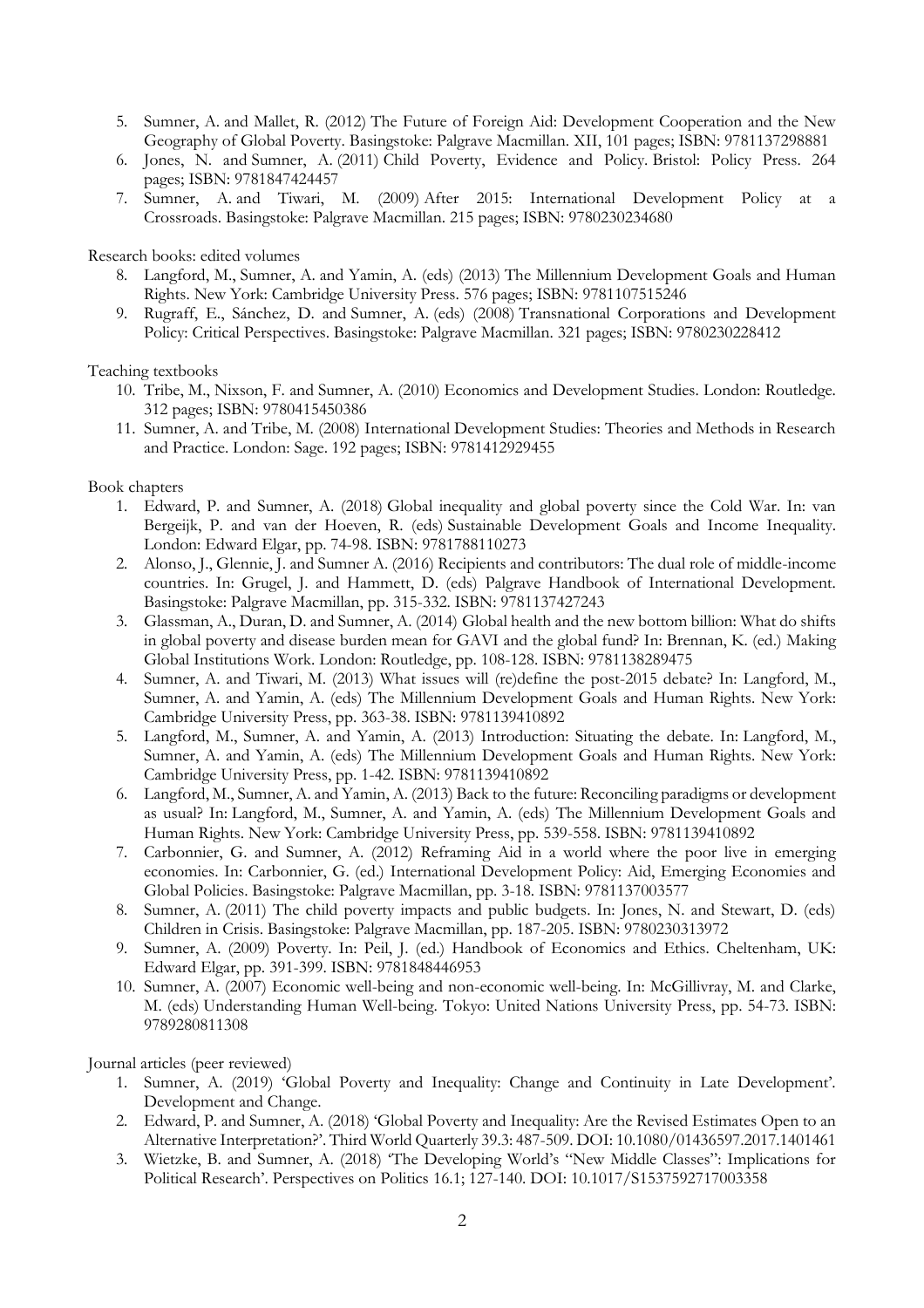- 4. Cobham, A., Davis, W., Ibrahim, G. and Sumner, A. (2017) '[Hidden Inequality: How Much Difference](https://emea01.safelinks.protection.outlook.com/?url=https%3A%2F%2Fwww.degruyter.com%2Fdg%2Fviewarticle%2Fj%24002fjgd.2016.7.issue-2%24002fjgd-2016-0022%24002fjgd-2016-0022.xml&data=01%7C01%7Candrew.sumner%40kcl.ac.uk%7Cc671dcb0e96e4a57d51a08d664449926%7C8370cf1416f34c16b83c724071654356%7C0&sdata=8ex0tv5%2Blb4HhhpTbilB1hoONiqqX51t0YWEXL8hBYY%3D&reserved=0)  [Would Adjustment for Illicit Financial Flows Make to National Income Distributions?'.](https://emea01.safelinks.protection.outlook.com/?url=https%3A%2F%2Fwww.degruyter.com%2Fdg%2Fviewarticle%2Fj%24002fjgd.2016.7.issue-2%24002fjgd-2016-0022%24002fjgd-2016-0022.xml&data=01%7C01%7Candrew.sumner%40kcl.ac.uk%7Cc671dcb0e96e4a57d51a08d664449926%7C8370cf1416f34c16b83c724071654356%7C0&sdata=8ex0tv5%2Blb4HhhpTbilB1hoONiqqX51t0YWEXL8hBYY%3D&reserved=0) Journal of Globalization and Development 7.1. DOI: [10.1515/jgd-2016-0022](https://doi.org/10.1515/jgd-2016-0022)
- 5. Hoy, C. and Sumner, A. (2016) '[Global Poverty and Inequality: Is There New Capacity for Redistribution](https://emea01.safelinks.protection.outlook.com/?url=https%3A%2F%2Fwww.degruyter.com%2Fview%2Fj%2Fjgd.2016.7.issue-1%2Fjgd-2016-0021%2Fjgd-2016-0021.xml&data=01%7C01%7Candrew.sumner%40kcl.ac.uk%7Cc671dcb0e96e4a57d51a08d664449926%7C8370cf1416f34c16b83c724071654356%7C0&sdata=ISHYBpldYUU%2BK%2FSZ2UnKaI6TmhOG4wksN6kvaRrOJ%2BM%3D&reserved=0)  [in Developing Countries?'.](https://emea01.safelinks.protection.outlook.com/?url=https%3A%2F%2Fwww.degruyter.com%2Fview%2Fj%2Fjgd.2016.7.issue-1%2Fjgd-2016-0021%2Fjgd-2016-0021.xml&data=01%7C01%7Candrew.sumner%40kcl.ac.uk%7Cc671dcb0e96e4a57d51a08d664449926%7C8370cf1416f34c16b83c724071654356%7C0&sdata=ISHYBpldYUU%2BK%2FSZ2UnKaI6TmhOG4wksN6kvaRrOJ%2BM%3D&reserved=0) Journal of Globalization and Development 7.1: 117–57. DOI: [10.1515/jgd-](https://doi.org/10.1515/jgd-2016-0021)[2016-0021](https://doi.org/10.1515/jgd-2016-0021)
- 6. Sumner, A. (2016) '[Why Are Some People Poor?](https://emea01.safelinks.protection.outlook.com/?url=http%3A%2F%2Fwww.palgrave-journals.com%2Fejdr%2Fjournal%2Fv28%2Fn2%2Ffull%2Fejdr20162a.html&data=01%7C01%7Candrew.sumner%40kcl.ac.uk%7Cc671dcb0e96e4a57d51a08d664449926%7C8370cf1416f34c16b83c724071654356%7C0&sdata=mtqU%2FPJhzZyAr46hDAfwC0t7l%2FDctPLacqCuWdJ8C%2F4%3D&reserved=0)'. European Journal of Development Research 28.2: 130– 42. DOI: 10.1057/ejdr.2016.2
- 7. Cobham, A., Schlögl, L. and Sumner, A. (2016) '[Inequality and the Tails: The Palma Proposition and](https://emea01.safelinks.protection.outlook.com/?url=http%3A%2F%2Fonlinelibrary.wiley.com%2Fdoi%2F10.1111%2F1758-5899.12320%2Fabstract&data=01%7C01%7Candrew.sumner%40kcl.ac.uk%7Cc671dcb0e96e4a57d51a08d664449926%7C8370cf1416f34c16b83c724071654356%7C0&sdata=ifpCR5diAwxdwGHqY3toPZcMKlieXqkrzeB3116XJMM%3D&reserved=0)  [Ratio](https://emea01.safelinks.protection.outlook.com/?url=http%3A%2F%2Fonlinelibrary.wiley.com%2Fdoi%2F10.1111%2F1758-5899.12320%2Fabstract&data=01%7C01%7Candrew.sumner%40kcl.ac.uk%7Cc671dcb0e96e4a57d51a08d664449926%7C8370cf1416f34c16b83c724071654356%7C0&sdata=ifpCR5diAwxdwGHqY3toPZcMKlieXqkrzeB3116XJMM%3D&reserved=0)'. Global Policy 7.1: 201–11. DOI: [10.1111/1758-5899.12320](https://doi.org/10.1111/1758-5899.12320)
- 8. Yusuf, A. and Sumner, A. (2015) '[Growth, Poverty and Inequality under Jokowi](https://emea01.safelinks.protection.outlook.com/?url=http%3A%2F%2Fwww.ingentaconnect.com%2Fcontent%2Froutledg%2Fcbie%2F2015%2F00000051%2F00000003%2Fart00001&data=01%7C01%7Candrew.sumner%40kcl.ac.uk%7Cc671dcb0e96e4a57d51a08d664449926%7C8370cf1416f34c16b83c724071654356%7C0&sdata=Lfa7euFk%2Fn%2BBVbz96bJ0IXc6FnkbXrVPGi%2FBYXlW%2FQM%3D&reserved=0)'. Bulletin of Indonesian Economics Studies 51.3: 323–48. DOI: [10.1080/00074918.2015.1110685](https://doi.org/10.1080/00074918.2015.1110685)
- 9. Sumner, A. and Glennie, J. (2015) ['Growth, Poverty and Development Assistance'](https://emea01.safelinks.protection.outlook.com/?url=http%3A%2F%2Fonlinelibrary.wiley.com%2Fdoi%2F10.1111%2F1758-5899.12251%2Fabstract&data=01%7C01%7Candrew.sumner%40kcl.ac.uk%7Cc671dcb0e96e4a57d51a08d664449926%7C8370cf1416f34c16b83c724071654356%7C0&sdata=o%2F3aQyUUlYri%2F5g36t9IE4Ucb2B7984Gb7fh%2FetLv0U%3D&reserved=0). Global Policy 6.3: 201–11. DOI: [10.1111/1758-5899.12251](https://doi.org/10.1111/1758-5899.12251)
- 10. Alkire, S., Roche, J., Seth, S. and Sumner, A. (2015) '[Identifying the Poorest People and Groups: Strategies](https://emea01.safelinks.protection.outlook.com/?url=http%3A%2F%2Fonlinelibrary.wiley.com%2Fdoi%2F10.1002%2Fjid.3083%2Fabstract&data=01%7C01%7Candrew.sumner%40kcl.ac.uk%7Cc671dcb0e96e4a57d51a08d664449926%7C8370cf1416f34c16b83c724071654356%7C0&sdata=lAKgZ5uUPWnRIv4FJhMpbUCBjcUmIKezOpq6fRTTN8o%3D&reserved=0)  [Using the Global Multidimensional Poverty Index'.](https://emea01.safelinks.protection.outlook.com/?url=http%3A%2F%2Fonlinelibrary.wiley.com%2Fdoi%2F10.1002%2Fjid.3083%2Fabstract&data=01%7C01%7Candrew.sumner%40kcl.ac.uk%7Cc671dcb0e96e4a57d51a08d664449926%7C8370cf1416f34c16b83c724071654356%7C0&sdata=lAKgZ5uUPWnRIv4FJhMpbUCBjcUmIKezOpq6fRTTN8o%3D&reserved=0) Journal of International Development 27.3: 362–87. DOI: [10.1002/jid.3083](https://doi.org/10.1002/jid.3083)
- 11. Edward, P. and Sumner, A. (2014) '[Estimating the Scale and Geography of Global Poverty Now and in](https://emea01.safelinks.protection.outlook.com/?url=http%3A%2F%2Fwww.sciencedirect.com%2Fscience%2Farticle%2Fpii%2FS0305750X13002933&data=01%7C01%7Candrew.sumner%40kcl.ac.uk%7Cc671dcb0e96e4a57d51a08d664449926%7C8370cf1416f34c16b83c724071654356%7C0&sdata=gbBu9F8zu8edCtjtLsmEDUCvAIwyo%2Brkc069SAU2WGc%3D&reserved=0)  [the Future: How Much Difference do Method and Assumptions Make?](https://emea01.safelinks.protection.outlook.com/?url=http%3A%2F%2Fwww.sciencedirect.com%2Fscience%2Farticle%2Fpii%2FS0305750X13002933&data=01%7C01%7Candrew.sumner%40kcl.ac.uk%7Cc671dcb0e96e4a57d51a08d664449926%7C8370cf1416f34c16b83c724071654356%7C0&sdata=gbBu9F8zu8edCtjtLsmEDUCvAIwyo%2Brkc069SAU2WGc%3D&reserved=0)'. World Development 58: 67–82. DOI: [10.1016/j.worlddev.2013.12.009](https://doi.org/10.1016/j.worlddev.2013.12.009)
- 12. Sumner, A. and Edward, P. (2014) '[Assessing Poverty Trends in Indonesia by International Poverty](https://emea01.safelinks.protection.outlook.com/?url=http%3A%2F%2Fwww.tandfonline.com%2Fdoi%2Fabs%2F10.1080%2F00074918.2014.938404&data=01%7C01%7Candrew.sumner%40kcl.ac.uk%7Cc671dcb0e96e4a57d51a08d664449926%7C8370cf1416f34c16b83c724071654356%7C0&sdata=pWoIULXZTgpWy9PIB9La5VJcSKSZKZ2f8cnaZ2wuaaU%3D&reserved=0)  [Lines'.](https://emea01.safelinks.protection.outlook.com/?url=http%3A%2F%2Fwww.tandfonline.com%2Fdoi%2Fabs%2F10.1080%2F00074918.2014.938404&data=01%7C01%7Candrew.sumner%40kcl.ac.uk%7Cc671dcb0e96e4a57d51a08d664449926%7C8370cf1416f34c16b83c724071654356%7C0&sdata=pWoIULXZTgpWy9PIB9La5VJcSKSZKZ2f8cnaZ2wuaaU%3D&reserved=0) Bulletin of Indonesian Economic Studies 50.2: 207–25. DOI: [10.1080/00074918.2014.938404](https://doi.org/10.1080/00074918.2014.938404)
- 13. Cobham, A. and Sumner, A. (2014) '[Is Inequality all about the Tails? The Palma Measure of Income](https://emea01.safelinks.protection.outlook.com/?url=http%3A%2F%2Fonlinelibrary.wiley.com%2Fdoi%2F10.1111%2Fj.1740-9713.2014.00718.x%2Ffull&data=01%7C01%7Candrew.sumner%40kcl.ac.uk%7Cc671dcb0e96e4a57d51a08d664449926%7C8370cf1416f34c16b83c724071654356%7C0&sdata=V9IO4xhw0zZDmwhZE2ejvoUfjEVMZMa1zr6ATilfDo0%3D&reserved=0)  [Inequality](https://emea01.safelinks.protection.outlook.com/?url=http%3A%2F%2Fonlinelibrary.wiley.com%2Fdoi%2F10.1111%2Fj.1740-9713.2014.00718.x%2Ffull&data=01%7C01%7Candrew.sumner%40kcl.ac.uk%7Cc671dcb0e96e4a57d51a08d664449926%7C8370cf1416f34c16b83c724071654356%7C0&sdata=V9IO4xhw0zZDmwhZE2ejvoUfjEVMZMa1zr6ATilfDo0%3D&reserved=0)'. Significance 11.1: 10–13. DOI: [10.1111/j.1740-9713.2014.00718.x](https://doi.org/10.1111/j.1740-9713.2014.00718.x)
- 14. Greenstein, J., Gentilini, U. and Sumner, A. (2014) '[National or International Poverty Lines or Both?](https://emea01.safelinks.protection.outlook.com/?url=http%3A%2F%2Fhdl.handle.net%2F10.1080%2F19452829.2014.899565&data=01%7C01%7Candrew.sumner%40kcl.ac.uk%7Cc671dcb0e96e4a57d51a08d664449926%7C8370cf1416f34c16b83c724071654356%7C0&sdata=E%2BXqL%2FG3ySEc82Grr7BaVqjTujcFSlpGP%2FylKePybUA%3D&reserved=0)  [Setting Goals for Income Poverty after 2015'](https://emea01.safelinks.protection.outlook.com/?url=http%3A%2F%2Fhdl.handle.net%2F10.1080%2F19452829.2014.899565&data=01%7C01%7Candrew.sumner%40kcl.ac.uk%7Cc671dcb0e96e4a57d51a08d664449926%7C8370cf1416f34c16b83c724071654356%7C0&sdata=E%2BXqL%2FG3ySEc82Grr7BaVqjTujcFSlpGP%2FylKePybUA%3D&reserved=0). Journal of Human Development and Capabilities 15.2: 132– 46. DOI: [10.1080/19452829.2014.899565](https://doi.org/10.1080/19452829.2014.899565)
- 15. Yusuf, A., Sumner, A. and Rum, I. (2014) '[Twenty Years of Expenditure Inequality in Indonesia, 1993](https://emea01.safelinks.protection.outlook.com/?url=http%3A%2F%2Fwww.tandfonline.com%2Fdoi%2Fabs%2F10.1080%2F00074918.2014.939937&data=01%7C01%7Candrew.sumner%40kcl.ac.uk%7Cc671dcb0e96e4a57d51a08d664449926%7C8370cf1416f34c16b83c724071654356%7C0&sdata=FA%2F%2F7mGnGsIY%2FBm5J0LNWCMqgO8jN5udt7KCver8L7s%3D&reserved=0) [2013'.](https://emea01.safelinks.protection.outlook.com/?url=http%3A%2F%2Fwww.tandfonline.com%2Fdoi%2Fabs%2F10.1080%2F00074918.2014.939937&data=01%7C01%7Candrew.sumner%40kcl.ac.uk%7Cc671dcb0e96e4a57d51a08d664449926%7C8370cf1416f34c16b83c724071654356%7C0&sdata=FA%2F%2F7mGnGsIY%2FBm5J0LNWCMqgO8jN5udt7KCver8L7s%3D&reserved=0) Bulletin of Indonesian Economic Studies 50.2: 243–54. DOI[: 10.1080/00074918.2014.939937](https://doi.org/10.1080/00074918.2014.939937)
- 16. Vázquez, S. and Sumner, A. (2013) '[Revisiting the Meaning of Development: A Multidimensional](https://emea01.safelinks.protection.outlook.com/?url=http%3A%2F%2Fwww.tandfonline.com%2Fdoi%2Fabs%2F10.1080%2F00220388.2013.822071&data=01%7C01%7Candrew.sumner%40kcl.ac.uk%7Cc671dcb0e96e4a57d51a08d664449926%7C8370cf1416f34c16b83c724071654356%7C0&sdata=SXFAdI%2FSCUC9E76TCtA5ZrNFEoJCOuK%2FS0EMa243k4g%3D&reserved=0)  [Taxonomy of Developing Countries'.](https://emea01.safelinks.protection.outlook.com/?url=http%3A%2F%2Fwww.tandfonline.com%2Fdoi%2Fabs%2F10.1080%2F00220388.2013.822071&data=01%7C01%7Candrew.sumner%40kcl.ac.uk%7Cc671dcb0e96e4a57d51a08d664449926%7C8370cf1416f34c16b83c724071654356%7C0&sdata=SXFAdI%2FSCUC9E76TCtA5ZrNFEoJCOuK%2FS0EMa243k4g%3D&reserved=0) Journal of Development Studies 49.12: 1728–45. DOI: [10.1080/00220388.2013.822071](https://doi.org/10.1080/00220388.2013.822071)
- 17. Sumner, A. (2013) ['Poverty, Politics and Aid: Is a Reframing of Global Poverty Approaching?'.](https://emea01.safelinks.protection.outlook.com/?url=http%3A%2F%2Fwww.tandfonline.com%2Fdoi%2Fabs%2F10.1080%2F01436597.2013.784593&data=01%7C01%7Candrew.sumner%40kcl.ac.uk%7Cc671dcb0e96e4a57d51a08d664449926%7C8370cf1416f34c16b83c724071654356%7C0&sdata=cooHjpoBYqH8yXLF4293uJ9nfwT%2BaChoiS9%2FSPwbYFs%3D&reserved=0) Third World Quarterly 34.3: 357–77. DOI: [10.1080/01436597.2013.784593](https://doi.org/10.1080/01436597.2013.784593)
- 18. Sumner, A. and Mallet, R. (2013) '[Capturing Multidimensionality: What Does a Human Wellbeing](https://emea01.safelinks.protection.outlook.com/?url=http%3A%2F%2Flink.springer.com%2Farticle%2F10.1007%2Fs11205-013-0295-x&data=01%7C01%7Candrew.sumner%40kcl.ac.uk%7Cc671dcb0e96e4a57d51a08d664449926%7C8370cf1416f34c16b83c724071654356%7C0&sdata=m0gmgQ0%2FTgcOfUEOhXArvdswYjg9fGiFzyb6IBqvu2E%3D&reserved=0)  [Conceptual Framework Add to the Analysis of Vulnerability?'.](https://emea01.safelinks.protection.outlook.com/?url=http%3A%2F%2Flink.springer.com%2Farticle%2F10.1007%2Fs11205-013-0295-x&data=01%7C01%7Candrew.sumner%40kcl.ac.uk%7Cc671dcb0e96e4a57d51a08d664449926%7C8370cf1416f34c16b83c724071654356%7C0&sdata=m0gmgQ0%2FTgcOfUEOhXArvdswYjg9fGiFzyb6IBqvu2E%3D&reserved=0) Social Indicators Research 113.2: 671–90. DOI: 10.1007/s11205-013-0295-x
- 19. Glassman, A., Duran, D. and Sumner, A. (2013) '[Global Health and the New Bottom Billion: What do](https://emea01.safelinks.protection.outlook.com/?url=http%3A%2F%2Fonlinelibrary.wiley.com%2Fdoi%2F10.1111%2Fj.1758-5899.2012.00176.x%2Fabstract&data=01%7C01%7Candrew.sumner%40kcl.ac.uk%7Cc671dcb0e96e4a57d51a08d664449926%7C8370cf1416f34c16b83c724071654356%7C0&sdata=jnUVTnNLT6XjqrjfFIMRE0rhv5mgAQ0Bn3TTfUWvFXc%3D&reserved=0)  [Shifts in Global Poverty and Disease Burden Mean for Donor Agencies?](https://emea01.safelinks.protection.outlook.com/?url=http%3A%2F%2Fonlinelibrary.wiley.com%2Fdoi%2F10.1111%2Fj.1758-5899.2012.00176.x%2Fabstract&data=01%7C01%7Candrew.sumner%40kcl.ac.uk%7Cc671dcb0e96e4a57d51a08d664449926%7C8370cf1416f34c16b83c724071654356%7C0&sdata=jnUVTnNLT6XjqrjfFIMRE0rhv5mgAQ0Bn3TTfUWvFXc%3D&reserved=0)'. Global Policy 4.1: 1–14. DOI: [10.1111/j.1758-5899.2012.00176.x](https://doi.org/10.1111/j.1758-5899.2012.00176.x)
- 20. Sumner, A. (2012) '[Where Do The Poor Live?](https://emea01.safelinks.protection.outlook.com/?url=http%3A%2F%2Fwww.sciencedirect.com%2Fscience%2Farticle%2Fpii%2FS0305750X11002294&data=01%7C01%7Candrew.sumner%40kcl.ac.uk%7Cc671dcb0e96e4a57d51a08d664449926%7C8370cf1416f34c16b83c724071654356%7C0&sdata=xX3oHVVNFT9%2BuCJh51isKMMqaSJXedsUJxtfObPo7ds%3D&reserved=0)'. World Development 40.5: 865–77. DOI: [10.1016/j.worlddev.2011.09.007](https://doi.org/10.1016/j.worlddev.2011.09.007)
- 21. Sumner, A. (2012) '[Poverty, Vulnerability and Class: The Expanding Non-Polar Groups and](https://emea01.safelinks.protection.outlook.com/?url=http%3A%2F%2Fonlinelibrary.wiley.com%2Fdoi%2F10.1002%2Fpad.1627%2Fabstract&data=01%7C01%7Candrew.sumner%40kcl.ac.uk%7Cc671dcb0e96e4a57d51a08d664449926%7C8370cf1416f34c16b83c724071654356%7C0&sdata=AZW93DuhF17w10qJKX3ZPW7e%2FnUFJLo2Ph7UPJxX0F0%3D&reserved=0)  [Development'.](https://emea01.safelinks.protection.outlook.com/?url=http%3A%2F%2Fonlinelibrary.wiley.com%2Fdoi%2F10.1002%2Fpad.1627%2Fabstract&data=01%7C01%7Candrew.sumner%40kcl.ac.uk%7Cc671dcb0e96e4a57d51a08d664449926%7C8370cf1416f34c16b83c724071654356%7C0&sdata=AZW93DuhF17w10qJKX3ZPW7e%2FnUFJLo2Ph7UPJxX0F0%3D&reserved=0) Public Administration and Development 32.4–5: 444–54. DOI: [https: 10.1002/pad.1627](https://doi.org/10.1002/pad.1627)
- 22. Kanbur, R. and Sumner, A. (2012) '[Poor Countries or Poor People? Development Assistance and the](https://emea01.safelinks.protection.outlook.com/?url=http%3A%2F%2Fonlinelibrary.wiley.com%2Fdoi%2F10.1002%2Fjid.2861%2Fabstract&data=01%7C01%7Candrew.sumner%40kcl.ac.uk%7Cc671dcb0e96e4a57d51a08d664449926%7C8370cf1416f34c16b83c724071654356%7C0&sdata=8HbTizWHGfzsXXCLmOutLfdCcsDUjNogEyF7ReZ63dI%3D&reserved=0)  [New Geography of Global Poverty'.](https://emea01.safelinks.protection.outlook.com/?url=http%3A%2F%2Fonlinelibrary.wiley.com%2Fdoi%2F10.1002%2Fjid.2861%2Fabstract&data=01%7C01%7Candrew.sumner%40kcl.ac.uk%7Cc671dcb0e96e4a57d51a08d664449926%7C8370cf1416f34c16b83c724071654356%7C0&sdata=8HbTizWHGfzsXXCLmOutLfdCcsDUjNogEyF7ReZ63dI%3D&reserved=0) Journal of International Development 24.6: 686–95. DOI: [10.1002/jid.2861](https://doi.org/10.1002/jid.2861)
- 23. Sumner, A. (2011) '[The Global Economic Crisis and Beyond: What Possible Future\(s\) for Development](https://emea01.safelinks.protection.outlook.com/?url=http%3A%2F%2Fwww.palgrave-journals.com%2Fejdr%2Fjournal%2Fv23%2Fn1%2Ffull%2Fejdr201056a.html&data=01%7C01%7Candrew.sumner%40kcl.ac.uk%7Cc671dcb0e96e4a57d51a08d664449926%7C8370cf1416f34c16b83c724071654356%7C0&sdata=%2FSlYLOHS2qhrkrP5ZH5UppSFvDLQ8nTFmLIXsk9syrw%3D&reserved=0)  [Studies?](https://emea01.safelinks.protection.outlook.com/?url=http%3A%2F%2Fwww.palgrave-journals.com%2Fejdr%2Fjournal%2Fv23%2Fn1%2Ffull%2Fejdr201056a.html&data=01%7C01%7Candrew.sumner%40kcl.ac.uk%7Cc671dcb0e96e4a57d51a08d664449926%7C8370cf1416f34c16b83c724071654356%7C0&sdata=%2FSlYLOHS2qhrkrP5ZH5UppSFvDLQ8nTFmLIXsk9syrw%3D&reserved=0)'. European Journal of Development Research 23.1: 43–58. DOI: 10.1057/ejdr.2010.56
- 24. Sumner, A. and Tribe, M. (2011) ['Morals, Ethics and Economics: The C](https://onlinelibrary.wiley.com/doi/abs/10.1002/jid.1810)ase for Aid in Fiscally Constrained [Times'.](https://onlinelibrary.wiley.com/doi/abs/10.1002/jid.1810) Journal of International Development 23.6: 782–801. DOI: [10.1002/jid.1810](https://doi.org/10.1002/jid.1810)
- 25. Sumner, A. (2010) 'Child Poverty, Well-[Being and Agency: What does a "3](https://emea01.safelinks.protection.outlook.com/?url=http%3A%2F%2Fonlinelibrary.wiley.com%2Fdoi%2F10.1002%2Fjid.1746%2Fabstract&data=01%7C01%7Candrew.sumner%40kcl.ac.uk%7Cc671dcb0e96e4a57d51a08d664449926%7C8370cf1416f34c16b83c724071654356%7C0&sdata=tz26uJ2uYsSdF6CcRTDzrAL0jg6h5Q%2FtxLTLiEELM1c%3D&reserved=0)-D Well-Being" Approach [Contribute?'.](https://emea01.safelinks.protection.outlook.com/?url=http%3A%2F%2Fonlinelibrary.wiley.com%2Fdoi%2F10.1002%2Fjid.1746%2Fabstract&data=01%7C01%7Candrew.sumner%40kcl.ac.uk%7Cc671dcb0e96e4a57d51a08d664449926%7C8370cf1416f34c16b83c724071654356%7C0&sdata=tz26uJ2uYsSdF6CcRTDzrAL0jg6h5Q%2FtxLTLiEELM1c%3D&reserved=0) Journal of International Development 22.8: 1064–75. DOI: [10.1002/jid.1746](https://doi.org/10.1002/jid.1746)
- 26. Sumner, A. and Tiwari, M. (2009) ['After 2015: What are the Ingredients of an "MDG](https://emea01.safelinks.protection.outlook.com/?url=http%3A%2F%2Fonlinelibrary.wiley.com%2Fdoi%2F10.1002%2Fjid.1621%2Fabstract&data=01%7C01%7Candrew.sumner%40kcl.ac.uk%7Cc671dcb0e96e4a57d51a08d664449926%7C8370cf1416f34c16b83c724071654356%7C0&sdata=7zr7yC1DcDPwnqtxw75apoQ7hOvM025779Xle67MLa0%3D&reserved=0)-Plus" Agenda for [Poverty Reduction?'](https://emea01.safelinks.protection.outlook.com/?url=http%3A%2F%2Fonlinelibrary.wiley.com%2Fdoi%2F10.1002%2Fjid.1621%2Fabstract&data=01%7C01%7Candrew.sumner%40kcl.ac.uk%7Cc671dcb0e96e4a57d51a08d664449926%7C8370cf1416f34c16b83c724071654356%7C0&sdata=7zr7yC1DcDPwnqtxw75apoQ7hOvM025779Xle67MLa0%3D&reserved=0). Journal of International Development 21.6: 834–43. DOI: [10.1002/jid.1621](https://doi.org/10.1002/jid.1621)